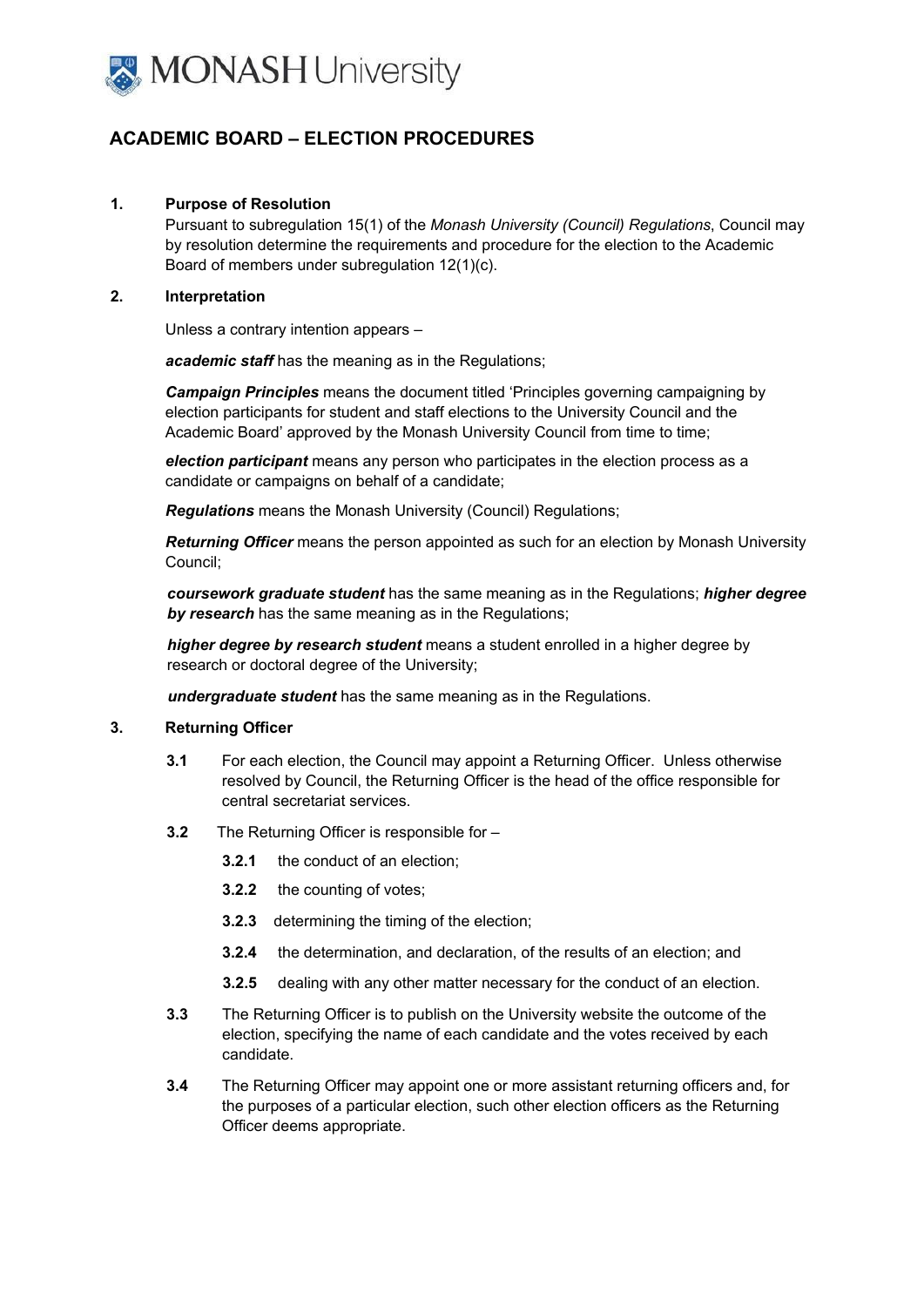**3.5** The Returning Officer may from time to time delegate any of their powers and duties to an officer appointed under subsection 3.4.

### **4. Election eligibility**

- **4.1** To be eligible for election as an academic staff member of the University, a person must:
	- **4.1.1** at all times during the period of twelve months prior to the date of commencement of the person's term of office be employed by the University and hold a continuing or fixed-term appointment of at least 0.5 equivalent fulltime (EFT); and
	- **4.1.2** reside in Australia.
- **4.2** To be eligible as an undergraduate student member of the University, a person must:
	- **4.2.1** during the calendar year in which the election is held either:
		- **(a)** be enrolled at an Australian campus or Australian teaching location at no less than 0.5 equivalent full-time student load (EFTSL); or
		- **(b)** been granted an intermission from a course of study at an Australian campus or Australian teaching location pursuant to regulation 70 of the Monash University (Council) Regulations; or
		- **(c)** a combination of a) and b); and
	- **4.2.2** if also an employee of the University, not hold a continuing or fixed-term appointment exceeding 0.5 equivalent full-time (EFT).
- **4.3** To be eligible as a coursework graduate student member or higher degree by research student member of the University, a person must:

**4.3.1** 

- **(a)** be enrolled at an Australian campus or Australian teaching location at no less than 0.5 equivalent full-time student load (EFTSL or equivalent); or
- **(b)** be granted an intermission from a course of study at an Australian campus or Australian teaching location pursuant to regulation 70 of the Monash University (Council) Regulations; or
- **(c)** a combination of a) and b); and
- **4.3.2** if also an employee of the University, not hold a continuing or fixed-term appointment exceeding 0.5 equivalent full-time (EFT).
- **4.4** For the purpose of determining the eligibility of a student member, under paragraphs 4.2 or 4.3 above, where a Withdrawn – COVID (WD-N-COVID) grade is awarded to a student for a unit of study, that unit of study must be counted when determining a student's equivalent full-time study load (EFTSL).
- **4.5** To be eligible for election as a director of a non faculty-based research institute or centre under regulation  $12(1)(c)(iii)$  of the Regulations, be a director as at the date nominations close;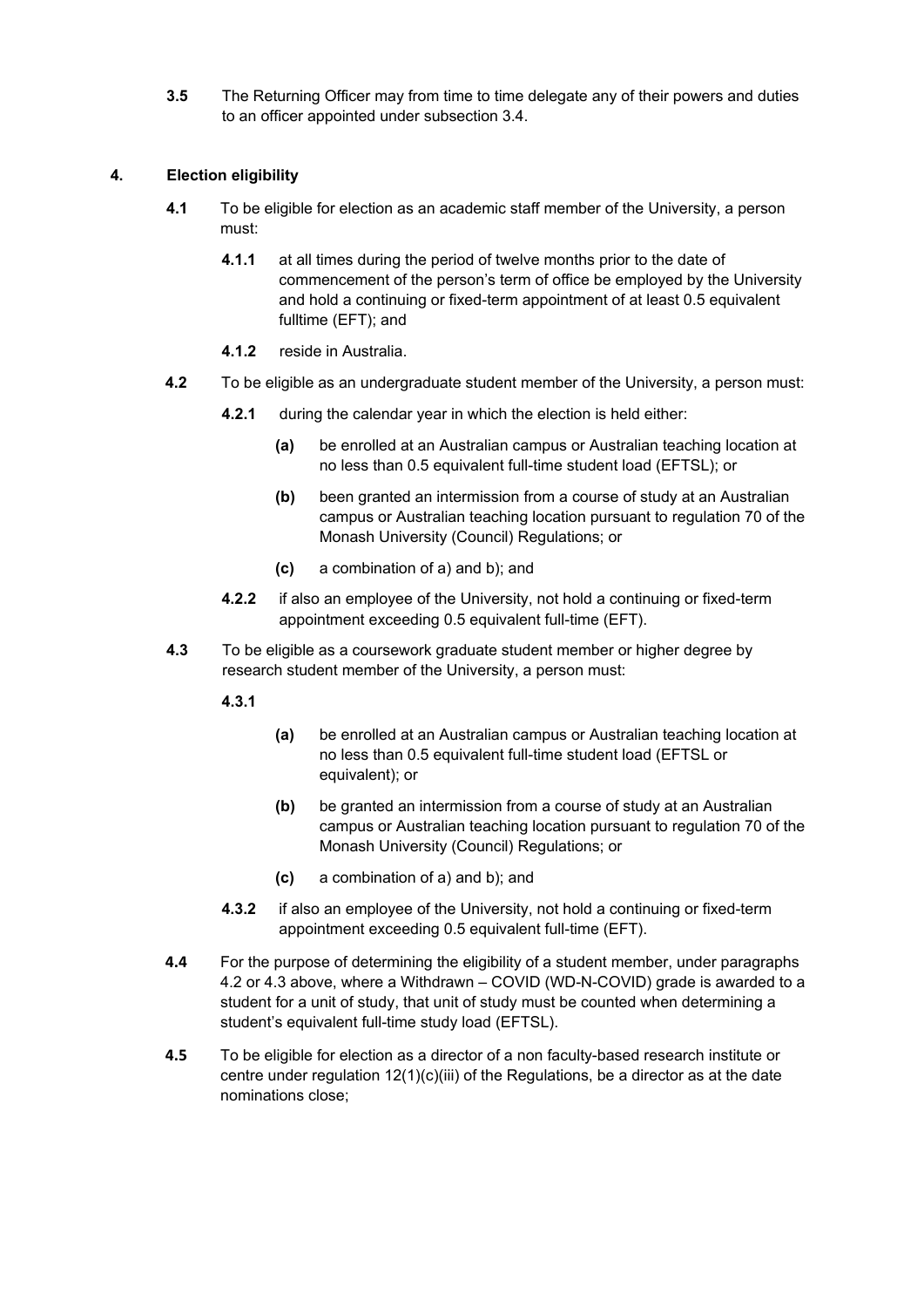### **Election eligibility for academic staff and students of Monash University Malaysia**

- **4.6** To be eligible for election as an academic staff member for Monash University Malaysia under regulation  $12(1)(c)(ii)$  of the Regulations, a person must meet the criteria in paragraph 4.1 above, replacing any reference to:
	- **4.6.1** 'the University' with 'Monash University Malaysia' and
	- **4.6.2** 'Australia' and 'Australian' with 'Malaysia' and 'Malaysian'.
- **4.7** To be eligible for election as a student member for Monash University Malaysia under regulation 12(1)(c)(vii) of the Regulations, a person must meet the relevant criteria in paragraphs 4.2, 4.3 or 4.4 above as an undergraduate student, coursework graduate student or higher degree by research student, and replacing any reference to:
	- **4.7.1** 'the University' with 'Monash University Malaysia' and
	- **4.7.2** 'Australia' and 'Australian' with 'Malaysia' and 'Malaysian'.
- **4.8** For the purpose of determining the eligibility of a student member under paragraphs 4.2, 4.3 or 4.7 above, where a student is eligible under paragraph 4.7, that person is not eligible under paragraphs 4.2 or 4.3.

# **5. Roll of electors**

- **5.1** The Returning Officer is responsible for the preparation and custody of the electoral roll.
- **5.2** In respect of the election of a student member, the electoral roll shall contain all students who are eligible to vote in an election in accordance with the Regulations, provided they are a student at the date on which the electoral roll is prepared for that election, other than persons who have deferred enrolment in a course of study.
- **5.3** In respect of the electoral roll for the election of a student member a student who is eligible to vote under Regulation 12(1)(c)(vii) is not eligible to vote under Regulation 12(1)(c)(iv), 12(1)(c)(v) and/or 12(1)(c)(vi).
- **5.4** For the purposes of eligibility for an academic staff member, the electoral roll shall contain all staff who are eligible to vote in an election in accordance with the Regulations, provided they are academic staff at the date on which the electoral roll is prepared for that election, other than those specified by Council in these election procedures as being ineligible.
- **5.5** The electoral roll for the election must be prepared based on the information held by the University and Monash University Malaysia at the end of the day two working days prior to the notice of the election.
- **5.6** If a person believes that they are entitled to vote at the election but are not on the electoral roll they may provide written notice to the Returning Officer within 48 hours of voting in the election commencing.
- **5.7** If the Returning Officer receives a notice under paragraph 5.6, the Returning Officer must determine the person's eligibility to vote within 24 hours of receiving such notice.
- **5.8** In the case of a dispute as to voting qualification, the determination of the Returning Officer is final.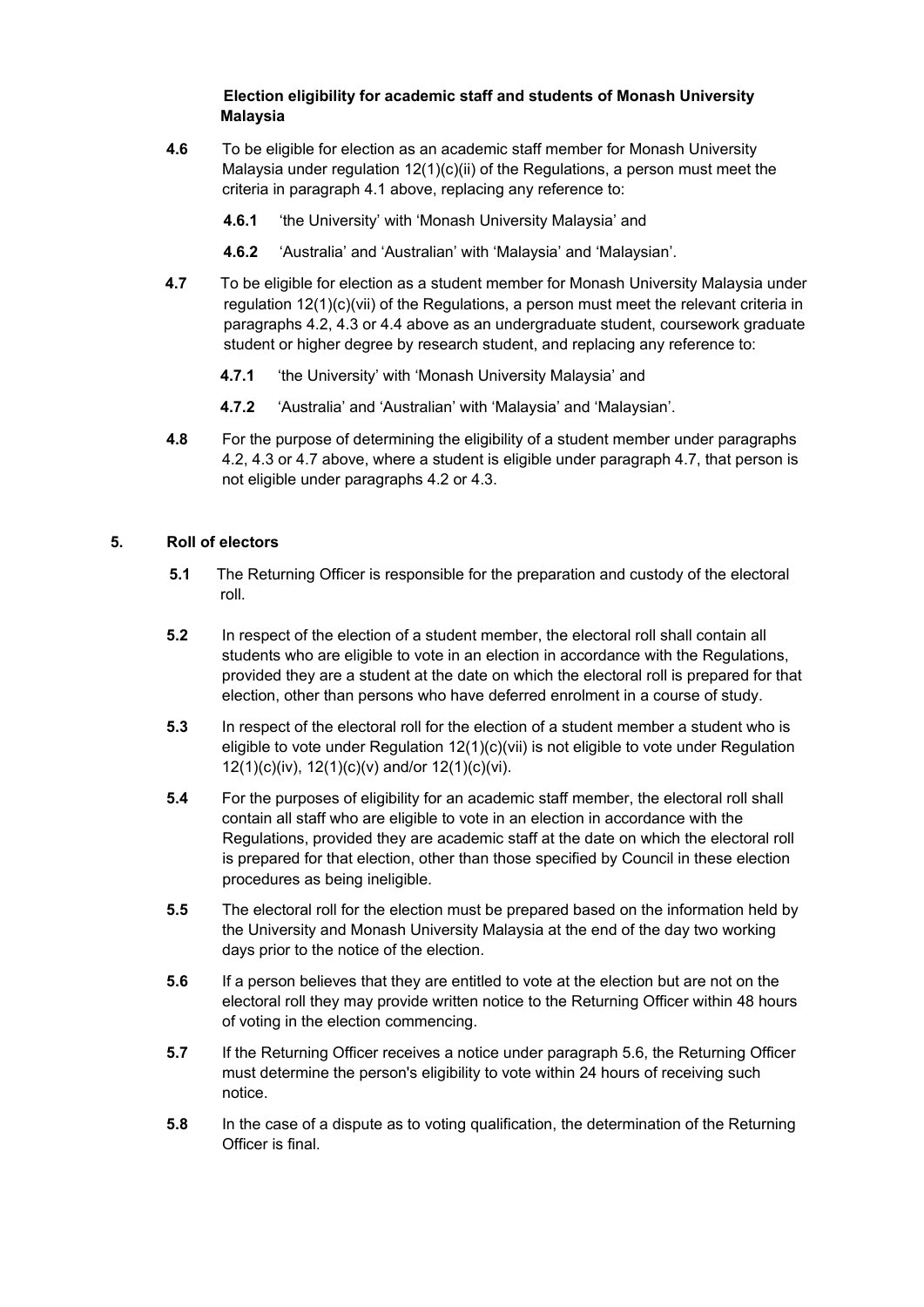### **6. Nomination of candidates**

- **6.1** The nomination of a candidate must be
	- **6.1.1** in the case of academic staff, accompanied by evidence to the reasonable satisfaction of the Returning Officer that demonstrates their nomination is supported by two persons qualified to vote in the election for which the candidate is seeking nomination;
	- **6.1.2** in the case of the director of a non faculty-based research institute or centre, accompanied by evidence to the reasonable satisfaction of the Returning Officer that demonstrates their nomination is supported by two persons qualified to vote in the election for which the candidate is seeking nomination;
	- **6.1.3** in the case of undergraduate students, accompanied by evidence to the reasonable satisfaction of the Returning Officer that demonstrates their nomination is supported by 10 persons qualified to vote in the election for which the candidate is seeking nomination;
	- **6.1.4** in the case of coursework graduate students and higher degree by research students, accompanied by evidence to the reasonable satisfaction of the Returning Officer that demonstrates their nomination is supported by 5 persons qualified to vote in the election for which the candidate is seeking nomination;
	- **6.1.5** in the case of students of Monash University Malaysia, accompanied by evidence to the reasonable satisfaction of the Returning Officer that demonstrates their nomination is supported by 10 persons qualified to vote in the election for which the candidate is seeking nomination;
	- **6.1.6** in the form determined by the Returning Officer;
	- **6.1.7** lodged within the period and in the manner specified in the notice of election; and
	- **6.1.8** accompanied by a statement that the candidate will, during the election period and, if they are the successful candidate, during their term on the Academic Board, comply with the requirements of the *Monash University Act 2009*, the University's statute, regulations, policies and procedures, the Council Charter and the Campaign Principles.
- **6.2** Each candidate may supply with their nomination, a supporting statement, of no more than 250 words, for publication by the Returning Officer. Supporting statements will be accepted up until the Friday 3 weeks prior to the opening of voting for the election.
- **6.3** The Returning Officer may, before publication, edit a supporting statement insofar as they, acting reasonably, consider necessary to avoid a breach of the Campaign Principles.

# **7. Withdrawal of nomination**

- **7.1** A candidate may withdraw their nomination by notice in writing signed by the candidate.
- **7.2** A notice of withdrawal must be lodged with the Returning Officer in the time specified in the nomination of candidate form*.*

# **8. Number of nominations**

Where the number of nominations –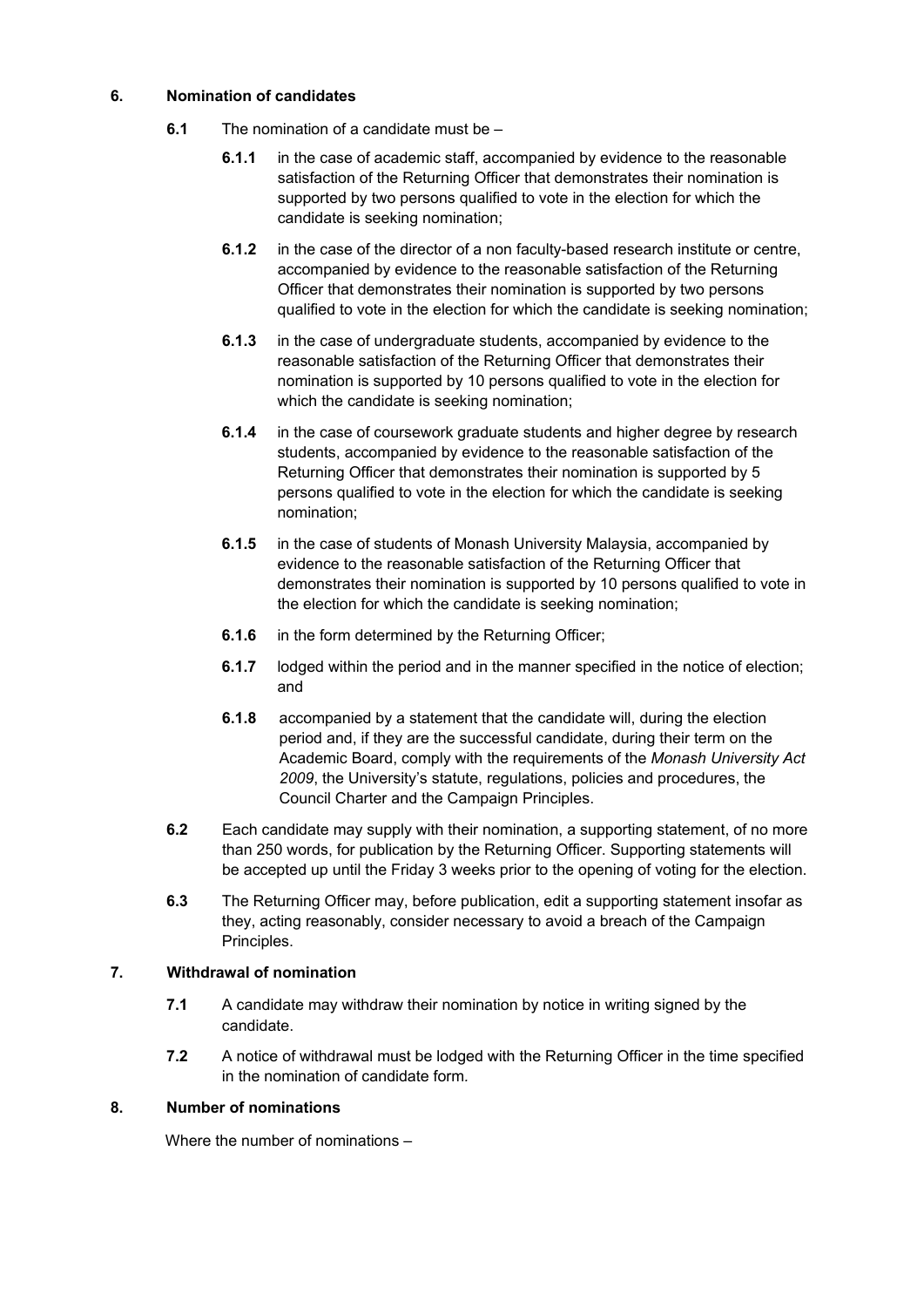- **8.1** does not exceed the number of positions to be filled, the Returning Officer must declare the nominated candidate or candidates duly elected;
- **8.2** exceeds the number of positions to be filled
	- **8.2.1** voting in the election must be held; and
	- **8.2.2** the Returning Officer must publish notice of the election in the form, time and manner they determine.

### **9**. **Voting**

- **9.1** The optional preferential system of voting will be used for the election.
- **9.2** A person who is eligible to vote may cast a valid vote by placing the number 1 against the name of the candidate of first preference, and consecutively higher numbers against the names of as many other candidates of lower preference in order as they wish.

### **10. Form of voting**

- **10.1** Voting for the election will be conducted by electronic voting.
- **10.2** Electronic voting must be by means of a computer software package approved by the Returning Officer.

### **11. Notice of Election**

- **11.1** The Returning Officer must give notice of the election:
	- **11.1.1** by sending an email to all eligible voters; and
	- **11.1.2** by causing the notice to be published on the University website.
- **11.2** The notice of election must include:
	- **11.2.1** details of the positions to be filled at the election including any eligibility criteria;
	- **11.2.2** information on how to nominate for each position, including directions as to how to provide the evidence as required by paragraph 11.2.1;
	- **11.2.3** the timeline for the election including the dates that nominations open and close and the dates during which voting may occur;
	- **11.2.4** a link to the Campaign Principles;
	- **11.2.5** the Returning Officer's contact details; and
	- **11.2.6** any other information deemed relevant by the Returning Officer.

### **12. Campaigning**

**12.1** Election participants must comply with Campaign Principles.

### **13. Vote counting**

- **13.1** Votes must be counted by the Returning Officer in accordance with the following procedure:
	- **13.1.1** each ballot must be given the value of 1;
	- **13.1.2** the value of each ballot must be allocated to the continuing candidate against whose name appears the lowest number on the ballot;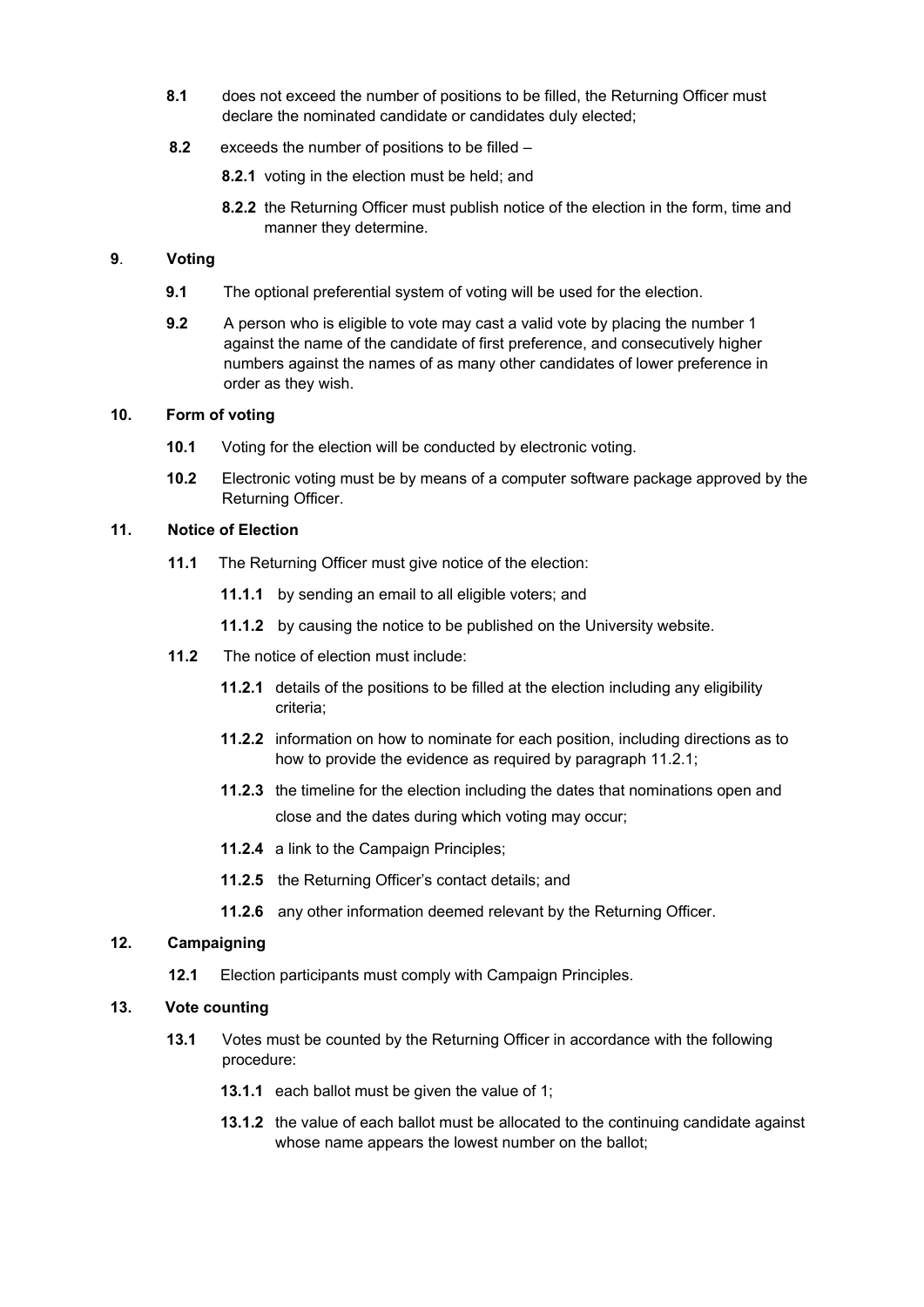- **13.1.3** a quota must be calculated at each stage of counting by dividing the total number of ballots allocated to continuing candidates by two and adding one to the result;
- **13.1.4** if at any stage of counting a continuing candidate is allocated a value in excess of the quota, that candidate must be declared elected; and
- **13.1.5** if at any stage of counting no continuing candidate is allocated a value in excess of quota the candidate with the lowest value must be eliminated. If there are two or more candidates with an equal value to be eliminated then the Returning Officer must go through the values at the earlier stages of counting for these candidates starting with the most recent and working in reverse order until a candidate with a higher value is found, and the lower value candidate therefore being eliminated. If they still cannot be separated by value, the Returning Officer must determine by lot which of these candidates is eliminated.
- **13.2** For the purposes of paragraph 13.1 of this Procedure:
	- **13.2.1** "continuing candidate" means a candidate who has not been eliminated; and
	- **13.2.2** "stage of counting" means when all ballots which have not been exhausted have been allocated to continuing candidates.
- **13.3** The Returning Officer must declare the results for an election by 5pm on the Monday of the week after the close of voting for the election. The results must be sent out to all persons who are eligible to vote and published on the University website.

### **14. Void election**

**14.1** Where the Returning Officer is satisfied that the provisions of these procedures have not been complied with to an extent that materially compromises the proper outcome of an election, the Returning Officer may declare the election void; and in this event a casual vacancy is deemed to have occurred.

#### **15. Complaints**

- **15.1** The Returning Officer has the following powers in relation to any conduct or complaint about the election or an election campaign:
	- **15.1.1** to make inquiries about the conduct or complaint as they consider appropriate in the circumstances; and/or
	- **15.1.2** to dismiss the matter or complaint (in whole or in part); and/ or
	- **15.1.3** to do one or more of the following things if the matter or complaint is substantiated (whether in whole or part) and depending on what is reasonable in the circumstances:
		- **(a)** issue a written or verbal warning to a candidate or other election participant;
		- **(b)** prohibit a person or group of persons from campaigning on behalf of a candidate or place restrictions on their campaigning;
		- **(c)** report a person or group to the Safer Community Unit or other appropriate area of the University;
		- **(d)** disqualify a candidate from the election if that candidate commits a serious breach or repeated breaches of the University's regulations, policies, procedures or Campaign Principles;